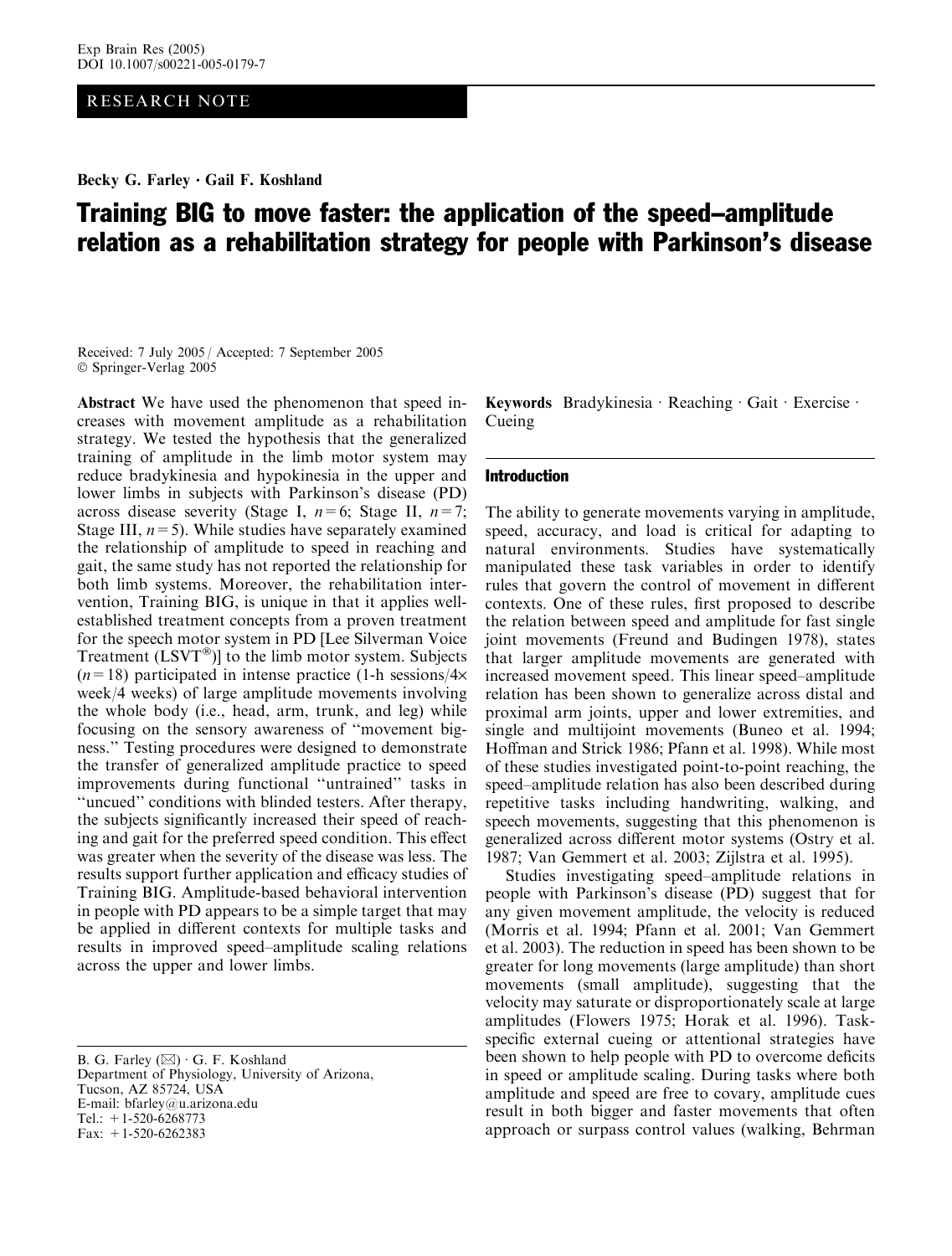et al. 1998; Morris et al. 1994; handwriting, Teulings and Stelmach 1991). On the other hand, velocity cues for the same type of tasks result in mostly faster movements (but not bigger) (Behrman et al. 1998; Morris et al. 1994; Teulings and Stelmach 1991; Suteerawattananon et al. 2004; Zijlstra et al. 1998). During upper limb reaching tasks, target distance (amplitude) is typically specified, leaving only speed free to vary. In this case, velocity cues often result in subjects with PD moving as fast as control subjects, but at the loss of interlimb coordination and/or accuracy (Ma et al. 2004; Phillips et al. 1994; Sheridan and Flowers 1990; Teasdale et al. 1990). Similar studies of the speech motor system show that cueing loudness (amplitude) increases amplitude of lip movements during speech, while speed (rate) manipulations result in greater variability (Kleinow et al. 2001). These studies suggest that cueing amplitude may be the best behavioral strategy to optimize the speed–amplitude relation across multiple tasks (reaching/walking/speaking) in people with PD, thereby, reducing the symptoms of hypokinesia and bradykinesia.

Training of amplitude, as a rehabilitation approach in people with PD, was first applied to treat the speech deficit of reduced loudness (LSVT®). After over 15 years of efficacy research, LSVT has demonstrated short and long-term (2-year) retention in loudness (Ramig et al. 2001), as well as generalized improvements in articulation, facial expression, swallowing, and communicative gesturing (Fox et al. 2002). Given the success of LSVT and the general nature of the speed–amplitude phenomenon, a logical extension is the training of amplitude for the limb motor system (BIG). Thus, using the same treatment principles established in speech for training of amplitude in the speech motor system  $(LSVT^{\circledast} - LOUD)$ , we developed a protocol for training of amplitude in the limb motor system (Training BIG). The treatment principles (multiple repetitions, intensity, and complexity) are consistent with the literature citing key elements of exercise that contribute to neuroplasticity and brain reorganization in animal models of PD (Fisher et al. 2004) and human stroke-related hemiparesis (Taub 2004). We tested the hypothesis that the generalized training of large amplitude movements involving the whole body (i.e., head, trunk, arms, and legs) would concurrently impact both the amplitude and speed of functional and more isolated upper and lower limb tasks (reaching, walking) for both the preferred and as fast as possible speed conditions.

## Materials and methods

### Subjects

Eighteen subjects with PD  $(67 \pm 9 \text{ years}; 11 \text{ men}$ :7 women) volunteered to participate in the study. All the participants signed an informed consent and the University of Arizona institutional review board approved

the study. Subjects were eligible if they had no medical complications that would interfere with limb movements or exercise. In addition, subjects diagnosed with PD by a neurologist were required to be stable on medications, have no other neurological diagnosis, and had never participated in LSVT<sup>®</sup>. While participating in the study, medications for subjects with PD were unchanged and the subjects were required to abstain from physical or occupational therapy and weight training. Disease severity (Hoehn and Yahr 1967) was equally distributed among subjects with PD, Stage I ( $n=6$ ), Stage II ( $n=7$ ), and Stage III  $(n=5)$ .

#### Treatment intervention

The amplitude-based intervention (Training BIG) was provided by BGF, a physical therapist who did not participate in any aspects of data collection. All the subjects received 16 individual 1-h therapy sessions  $(4\times)$ week for 4 weeks). Fifty percent of every session was spent performing multiple repetitions (minimum 10) of standardized whole-body maximal amplitude drills including sustained (10 s) BIG stretches (i.e., reach and twist to side in sitting and standing) and repetitive BIG multidirectional movements (i.e., step and reach sideward, step and reach forward). The subjects were required to perform maximal bigness and attend to the perceptual feedback (i.e., how big did that feel?). The remainder of every session involved using their ''bigness effort'' established in the amplitude drills, to practice emotionally salient functional tasks chosen by the subject (i.e., getting out of bed, putting on socks, getting out of a chair).

Experimental conditions and procedures

Blinded examiners tested subjects with PD the week before (PRE) and the week after training (POST) at their optimal period of medication. During testing, the subjects were ''uncued,'' that is, no reference to ''bigness'' was suggested during walking or reaching procedures. For gait analysis, the subjects walked along a 14-foot electronic mat (GAITRite®, CIR Systems Inc., Clifton, NJ, USA) that generated the dependent variables, velocity, cadence, and stride length. The subjects performed multijoint point-to-point reaching in the horizontal plane while sitting at a table in a standardized initial position (refer to Fig. 1a, Farley et al. 2004). They reached for a weighted cup located at three distances from the index finger, arm's length (AL) and 10 cm shorter/longer than AL ( $AL \pm 10$  cm). A reflective marker was placed on the wrist of the most impaired arm. The wrist marker data was videotaped (60 Hz) and digitized offline (Peak Performance Technologies Inc., Centennial, CO, USA). Wrist position  $(x, y)$  was smoothed with a fourth-order Butterworth filter and used to calculate peak wrist linear velocity.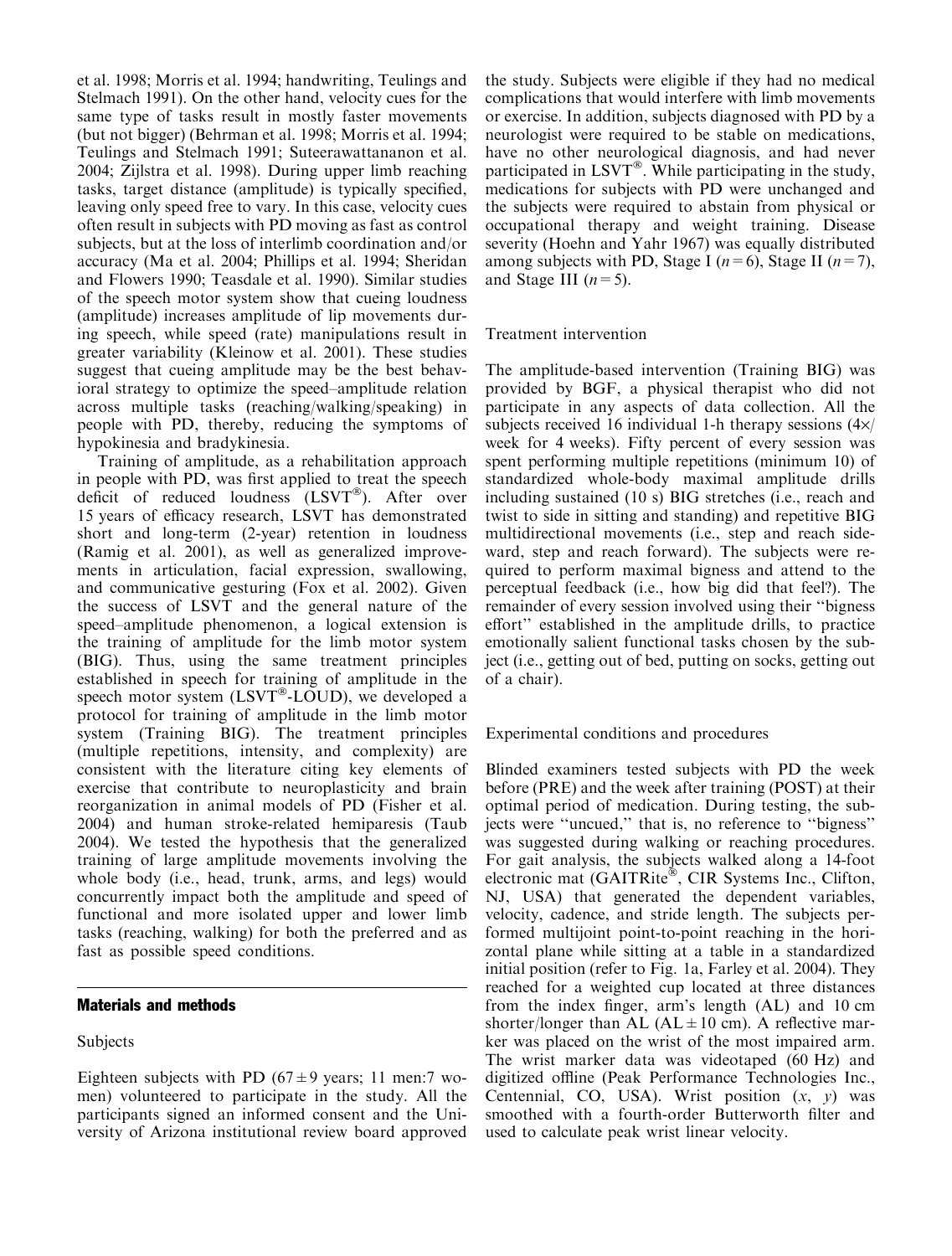



Fig. 1 a–d Averaged data (mean/SE) for reaching (*left column*, a, b) and gait (right column, c, d). Data from the preferred speed condition are on the *top row* and from the as fast as possible speed condition on the bottom row. \* indicates a significance level of

Speed instructions were varied for both the gait and reaching such that subjects selected the speed (i.e., use your everyday way—called preferred condition) or the speed was explicitly controlled (i.e., as fast as possible). Prior to all testing, the subjects practiced three to seven trials. The data were averaged (two trials/each reaching distance, two to three trials/each gait condition) and were analyzed with nonparametric tests due to asymetrical distributions. The Wilcoxon matched-pairs signedrank test was used for all within group comparisons (pre vs. post-intervention). A random effects regression model was used for the analysis of the slope and intercept values to describe the speed–distance relation. The results are reported for a significance level of  $P < 0.05$ .

#### Results

## Reaching

Prior to intervention, the subjects with PD scaled speed with amplitude as evident by the increasing wrist velocity values for reaching at the three distances, AL and  $AL \pm 10$  cm (Fig. 1a, c). This linear relationship was significant for both the preferred  $(P < 0.0001)$  and the as fast possible  $(P<0.0005)$  speed conditions. For each variable, the data are always shown in the same order, PD PRE on the left (black) and PD POST on the right

 $P \le 0.05$ . For reaching, distance reached is on the X-axis and is relative to arm's length (AL). Reaching velocity on the Y-axis is in meters (m/s). For gait, units for velocity, cadence, and stride length are noted below each variable on the X-axis

(gray). In the preferred speed condition (Fig. 1a), subjects with PD (PD POST) increased wrist velocity for all the three target distances after intervention. The increase was significant for the longest two distances (AL,  $P=0.03$ , AL + 10 cm,  $P=0.04$ ). Linear regression revealed no differences in the rate of rise in velocity (slopes) before versus after intervention. The average increase in preferred wrist velocity at the two longest distances was 14%, and appears to be treatment-related, as it was almost  $3\times$  more than the slight  $5\%$  increase observed in an untreated PD control group, tested before and after a 1-month period of no therapeutic intervention ( $n=11$ , data not shown). For the as fast as possible speed condition, wrist velocity in subjects with PD significantly increased only for the longest distance by  $16\%$  (AL + 10 cm,  $P = 0.009$ ), compared to a  $5\%$ increase in the untreated PD control group. As a result, the rate of rise (slope) increased significantly after intervention  $(P=0.01)$ . To summarize, for both the speed conditions, reaching velocity increased for the longest distances after Training BIG.

#### Gait

In the preferred speed condition (Fig. 1b), the subjects with PD after intervention (PD POST, gray) increased their gait velocity  $(P=0.01)$  by increasing the stride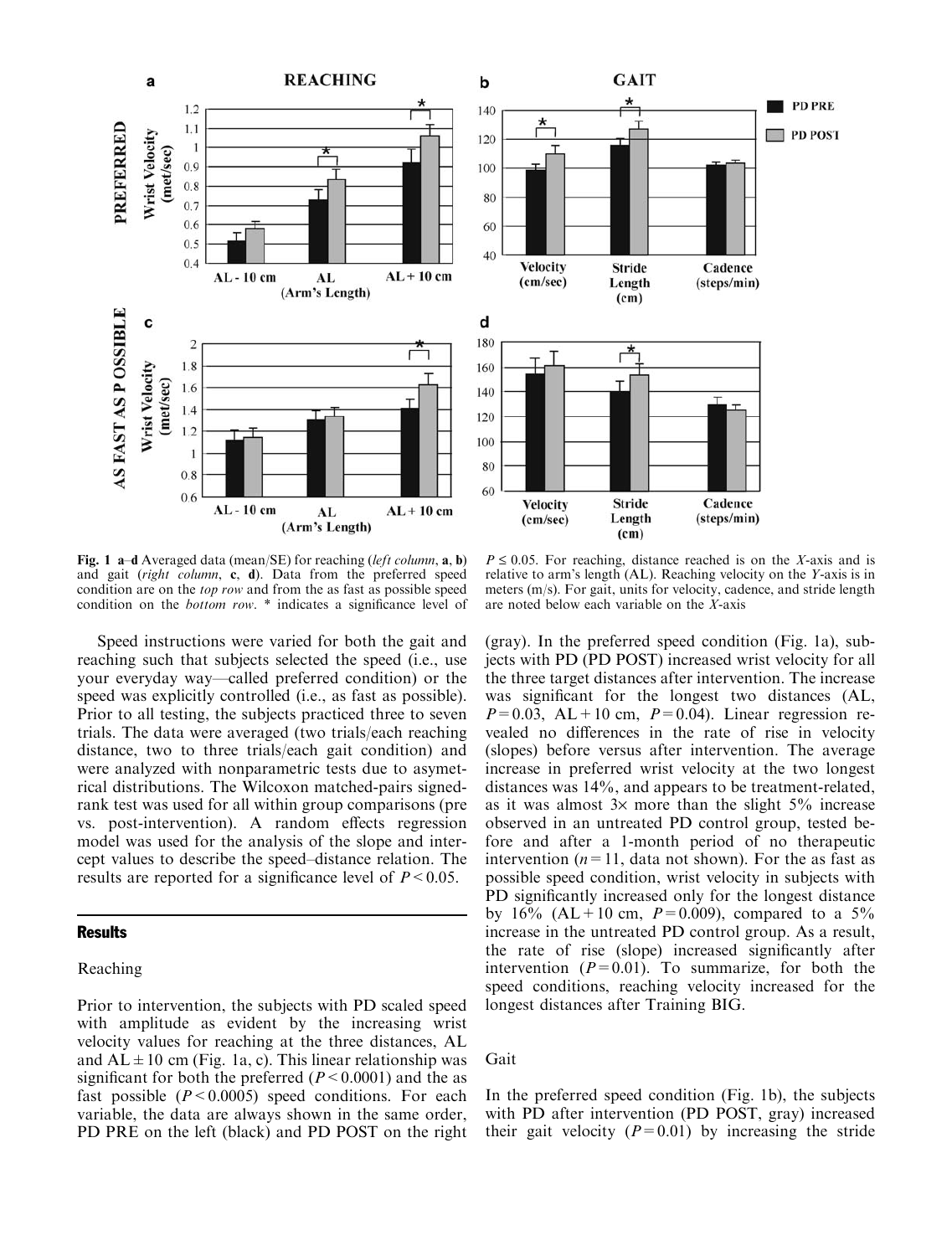

Fig. 2 a–b Absolute velocity change score (post-pre) versus disease severity (Hoehn and Yahr Scale). a Reaching velocity change score for preferred speed condition for the largest distance  $(AL+10 \text{ cm})$ . b Gait velocity change score for preferred speed condition

length  $(P<0.004)$ , but did not change cadence  $(P=0.91)$ . The 12% increase in the preferred gait velocity was  $3\times$  more than the  $4\%$  change observed in the untreated PD control group. In the as fast as possible speed condition (Fig. 1d), the subjects with PD increased their amplitude (stride length) (PRE/POST,  $P=0.02$ ), resulting in a slight increase in gait velocity and a decrease in cadence. To summarize, in the preferred speed condition, the subjects with PD increased both gait velocity and stride length after Training BIG. In the as fast as possible speed condition, the subjects with PD changed their strategy to take larger steps without a concomitant increase in velocity or cadence. This strategy of bigger but not faster may represent a ceiling effect for velocity, as studies have previously shown that subjects with PD are capable of near normal performance in externally cued or maximal performance type conditions (Behrman 1998; Morris et al. 1994).

#### Disease severity

To determine if Training BIG had differential or equivalent effects across levels of disease severity, the subjects were grouped according to their Hoehn and

Yahr category (Fig. 2). Absolute change in velocity was calculated and is represented on the y-axis. Only data for the preferred speed conditions are shown in Fig. 2, because significant changes from Fig. 1 were most consistent in this condition for both reaching and gait, and the preferred speed represents the most uncued (spontaneous) condition. During reaching to the longest distance  $(AL+10 \text{ cm})$  as shown in Fig. 2a, the subjects at all the three impairment levels (I, II, III) showed substantial changes in velocity. However, the subjects with milder impairment (Stage I) tended to make more improvement than the subjects with moderate impairment (Stage II and III). This trend was stronger for the change in gait velocity (Fig. 2b). In this case, there was an inverse relationship of the degree of improvement with the level of disease severity, and the data demonstrated a significant linear correlation ( $P=0.004$ ). Overall, it appears that the subjects with PD in Stage III, and possibly Stage II, were limited in their capacity to spontaneously generate increased velocity.

A more equal distribution of change during reaching as compared to gait may be partially explained by greater baseline impairment in the upper limb function  $(P<0.0001)$  as revealed in a post hoc analysis of items specific for the upper (20, 21, 22, 23, 24, 25) or lower (20, 22, 26, 27, 29, 30) limb function on the Motor Section of the Unified Parkinson's Disease Rating Scale. However, this does not explain why the change in gait velocity was greater in mildly impaired subjects. One possible explanation may be that for the ''uncued'' transfer testing in this study, PD subjects with mild impairment are more spontaneously able to use their new control strategy (Think BIG), while PD subjects with moderate impairment may require ongoing or sporadic cueing to transfer their ''bigness'' to novel environments.

#### **Discussion**

The most significant finding of this study is that a single focus on generalized training of amplitude in people with PD resulted in faster upper and lower limb movements (decreased bradykinesia). Velocity improvements were most significant for the preferred speed condition for both the discrete (point-to-point reaching) and rhythmical (walking) tasks. During reaching, velocity improvements occurred for the largest distances, where velocity requirements are the greatest in both the preferred and as fast as possible speed conditions. During walking in the preferred speed condition, velocity improvements occurred by an increase in stride length and not cadence. In contrast, during walking in the as fast as possible speed condition, only the stride length increased without a concomitant increase in velocity.

These velocity improvements are even more remarkable given that PD subjects were tested at the peak of their medication cycle and were tested without cues. That is, testers gave no hints throughout the testing session to focus on bigness (the training cue), and the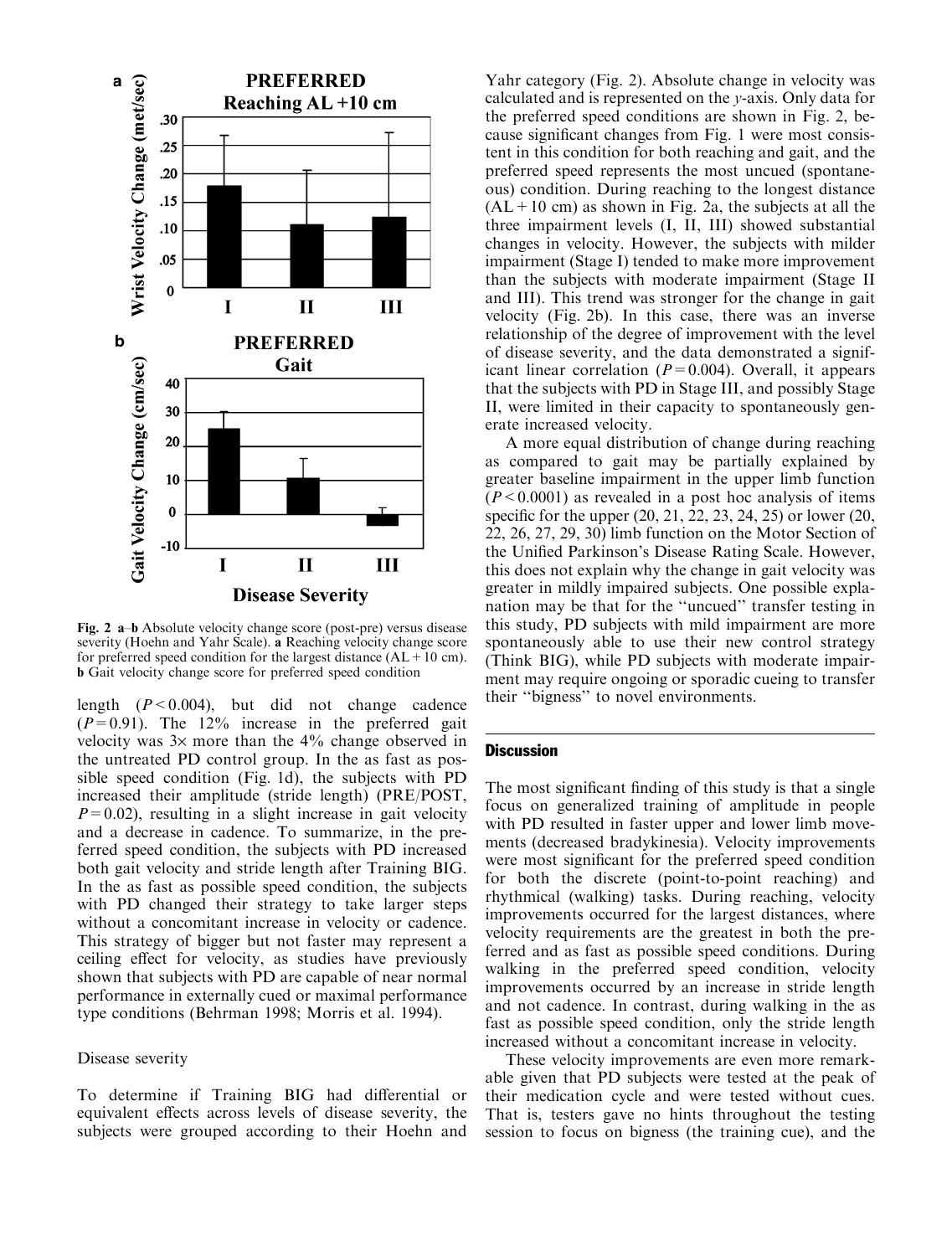tasks were different from what the subjects practiced during their training sessions. In contrast, other studies have used a cue to improve one specific task and then retested subjects on the same task, with and without the cue (i.e., walk with long steps to improve gait, Lehman et al. 2005; take large steps to maintain balance, Jobges et al. 2004). Thus, even though they reported improvements in the cued and uncued conditions, the subjects were not required to extrapolate their ''long steps'' to perform in a novel uncued condition.

The concurrent increase in the amplitude of reaching and gait of this study could most likely be explained by the increased muscle activation (height and duration) to meet the force requirements for increased speed and distance (Brown and Cooke 1981). Several changes in muscle activation are associated with impaired speed– distance scaling in PD, including inadequate burst duration, reduced scaling of burst amplitude, magnitude saturation, and temporal overlap of agonist and antagonist activity (Berardelli et al. 1986; Farley et al. 2004; Hallett and Khoshbin 1980; Pfann et al. 2001). These deficits are progressive, but it is not known if the type of cue (amplitude vs. velocity), the amount of training, or the timing of training after diagnosis have a differential effect on the progressive features of muscle activation. In the speech motor system, a case study of two individuals with PD showed increased muscle activation in the laryngeal muscles after amplitude-based training (think loud) (Ramig et al. 2000). Similarly, for the limb motor system, the subjects with PD increase ankle muscle activation when walking with visual cues (Lewis et al. 2000). Future studies will examine the changes in EMG burst characteristics that may arise after Training Big.

The other major finding of this study was that improvements in amplitude and speed differed across disease severity, and the greatest improvement occurred in PD subjects with mild impairment (Stage I). While most physical therapy efficacy studies have not included Stage I subjects or subdivided subjects by disease severity, one study did report a similar finding (Formisano et al. 1992), suggesting that training capacity may be a function of disease severity. In the case of Training BIG, it is possible that mildly impaired subjects may be able to make use of spontaneous, less effortful mechanisms, as has been shown for Training LOUD/LSVT (PET imaging, Liotti et al. 2003) and hence, they could perform well on the uncued tasks of this study. On the other hand, moderately impaired subjects (Stage II and III) may need to consciously attend to bigness and require explicit cues, and hence their improvement in the uncued tasks of this study was limited. Future studies will focus on the differences in the allocation of attentional resources for maintaining bigness during dual task paradigms as well as test subjects performance on both ''over-trained'' and novel transfer tasks.

This study showed that mildly impaired subjects with PD have the potential for bigger and faster movements; yet, they do not use their full capacity to make normal amplitude/velocity movements in everyday situations. This pattern of early nonuse is especially relevant as recent research in animal models of PD (6-OHDA-lesioned rats, MPTP-lesioned mice) has shown that inactivity may actually contribute to degeneration (Tillerson et al. 2002) and that the continuous practice and forced use of impaired limbs prevent and/or reverse motor impairments (Tillerson et al. 2001; Fisher et al. 2004). Future studies will be needed for people with PD to determine if early training to maximize and sustain a person's speed–amplitude scaling potential may slow disease progression and reveal neurochemical correlates of improved motor functioning.

Acknowledgments This work was supported by NIH grant R21 NS043711-04A1. Statistical assistance was provided by Janet Telfer. Special thanks to Michelle Prior and Tara McIsaac for their assistance with data collection and coordination, and to all the subjects that volunteered their time to participate in this study.

#### References

- Behrman AL, Teitelbaum P, Cauraugh JH (1998) Verbal instructional sets to normalize the temporal and spatial gait variables in Parkinson's disease. J Neurol Neurosurg Psychiatry 65:580– 582
- Berardelli A, Dick JPR, Rothwell JC, Day BL, Marsden CD (1986) Scaling of the amplitude of the first agonist EMG burst during rapid wrist movements in patients with Parkinson's disease. J Neurol Neurosurg Psychiatry 49:1273–1279
- Brown SHC, Cooke JD (1981) Amplitude- and instructiondependent modulation of movement-related electromyogram activity in humans. J Physiol 316:97–107
- Buneo CA, Soechting JF, Flanders M (1994) Muscle activation patterns for reaching: the representation of distance and time. J Neurophys 71(4):1546–1558
- Farley BG, Sherman S, Koshland GF (2004) Shoulder muscle activity in Parkinson's disease during multijoint arm movements across a range of speeds. Exp Brain Res 154:160–175
- Fisher B, Petzinger G, Nixon K, Hogg E, Bremmer S, Meshul C, Jakowec M (2004) Exercise-induced behavioral recovery and neuroplasticity in the 1-methyl-4-phenyl 1,2,3,6-tetrahydropyridine-lesioned mouse basal ganglia. J Neurosci Res 77:378–390
- Flowers K (1975) Ballistic and corrective movements on an aiming task. Neurology 25:413–421
- Formisano R, Pratesi L, Modarelli F, Bonifati V, Meco G (1992) Rehabilitation and Parkinson's disease. Scand J Rehabil Med 24:157–160
- Fox C, Morrison C, Ramig L (2002) Current perspectives on the Lee Silverman Voice Treatment (LSVT) for individuals with idiopathic Parkinson disease. Am J Speech Lang Pathol 11:111–123
- Freund HJ, Budingen HJ (1978) The relationship between speed and amplitude of the fastest voluntary contractions of human arm muscles. Exp Brain Res 31:1–12
- Hallett M, Khoshbin S (1980) A physiological mechanism of bradykinesia. Brain 103:301–314
- Hoehn MM, Yahr MD (1967) Parkinsonism: onset, progression, and mortality. Neurology 17:427–442
- Hoffman DS, Strick PL (1986) Step-tracking movements of the wrist in humans. I. Kinematic analysis. J Neurosci 6(11):3309– 3318
- Horak FB, Frank J, Nutt J (1996) Effects of dopamine on postural control in Parkinsonian subjects: scaling, set, and tone. J Neurophysiol 75(6):2380–2396
- Jobges M, Heuschkel G, Pretzel C, Illhardt C, Renner C, Hummelsheim (2004) Repetitive training of compensatory steps: a therapeutic approach for postural instability in Parkinson's disease. J Neurol Neurosurg Psychiatry 75:1682–1687